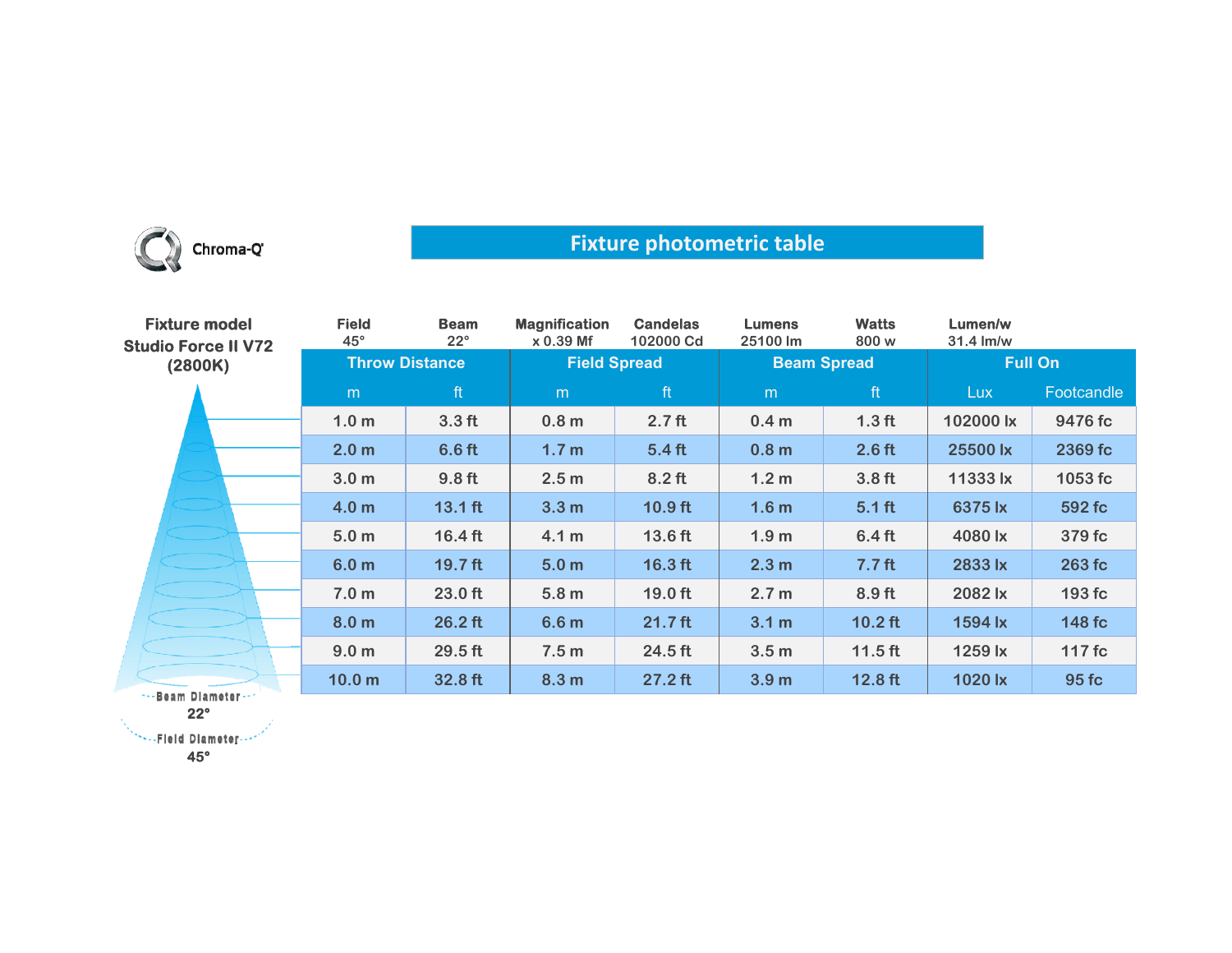

## **Fixture photometric table**

| <b>Fixture model</b><br><b>Studio Force II V72</b><br>(3200K) | <b>Field</b><br>$45^{\circ}$ | <b>Beam</b><br>$22^{\circ}$ | <b>Magnification</b><br>$x 0.39$ Mf | <b>Candelas</b><br>139900 Cd | <b>Lumens</b><br>35000 lm | <b>Watts</b><br>800 w | Lumen/w<br>43.8 lm/w |            |
|---------------------------------------------------------------|------------------------------|-----------------------------|-------------------------------------|------------------------------|---------------------------|-----------------------|----------------------|------------|
|                                                               | <b>Throw Distance</b>        |                             | <b>Field Spread</b>                 |                              | <b>Beam Spread</b>        |                       | <b>Full On</b>       |            |
|                                                               | m                            | ft                          | m                                   | ft                           | m                         | ft                    | <b>Lux</b>           | Footcandle |
|                                                               | 1.0 <sub>m</sub>             | 3.3 <sub>ft</sub>           | 0.8 <sub>m</sub>                    | 2.7 <sub>ft</sub>            | 0.4 <sub>m</sub>          | 1.3 <sub>ft</sub>     | 139900 lx            | 12997 fc   |
|                                                               | 2.0 <sub>m</sub>             | 6.6 ft                      | 1.7 <sub>m</sub>                    | 5.4 <sub>ft</sub>            | 0.8 <sub>m</sub>          | $2.6$ ft              | 34975 lx             | 3249 fc    |
|                                                               | 3.0 <sub>m</sub>             | 9.8 <sub>ft</sub>           | 2.5 <sub>m</sub>                    | $8.2$ ft                     | 1.2 <sub>m</sub>          | 3.8 <sub>ft</sub>     | 15544 lx             | 1444 fc    |
|                                                               | 4.0 <sub>m</sub>             | $13.1 \text{ ft}$           | 3.3 <sub>m</sub>                    | $10.9$ ft                    | 1.6 <sub>m</sub>          | $5.1$ ft              | 8744 lx              | 812 fc     |
|                                                               | 5.0 <sub>m</sub>             | $16.4$ ft                   | 4.1 <sub>m</sub>                    | 13.6 ft                      | 1.9 <sub>m</sub>          | 6.4 <sub>ft</sub>     | 5596 lx              | 520 fc     |
|                                                               | 6.0 <sub>m</sub>             | $19.7$ ft                   | 5.0 <sub>m</sub>                    | $16.3$ ft                    | 2.3 <sub>m</sub>          | 7.7 <sub>ft</sub>     | 3886 lx              | 361 fc     |
|                                                               | 7.0 <sub>m</sub>             | 23.0 ft                     | 5.8 <sub>m</sub>                    | 19.0 ft                      | 2.7 <sub>m</sub>          | 8.9 <sub>ft</sub>     | 2855 lx              | 265 fc     |
|                                                               | 8.0 <sub>m</sub>             | $26.2$ ft                   | 6.6 <sub>m</sub>                    | $21.7$ ft                    | 3.1 <sub>m</sub>          | $10.2$ ft             | 2186 lx              | 203 fc     |
|                                                               | 9.0 <sub>m</sub>             | $29.5$ ft                   | 7.5 <sub>m</sub>                    | 24.5 ft                      | 3.5 <sub>m</sub>          | $11.5$ ft             | 1727 lx              | $160$ fc   |
| s. Baam Blamatar.                                             | 10.0 <sub>m</sub>            | 32.8 ft                     | 8.3 <sub>m</sub>                    | $27.2$ ft                    | 3.9 <sub>m</sub>          | $12.8$ ft             | 1399 lx              | 130 fc     |

--Beam Diameter **22°**

**SEE Diameter --**

**45°**